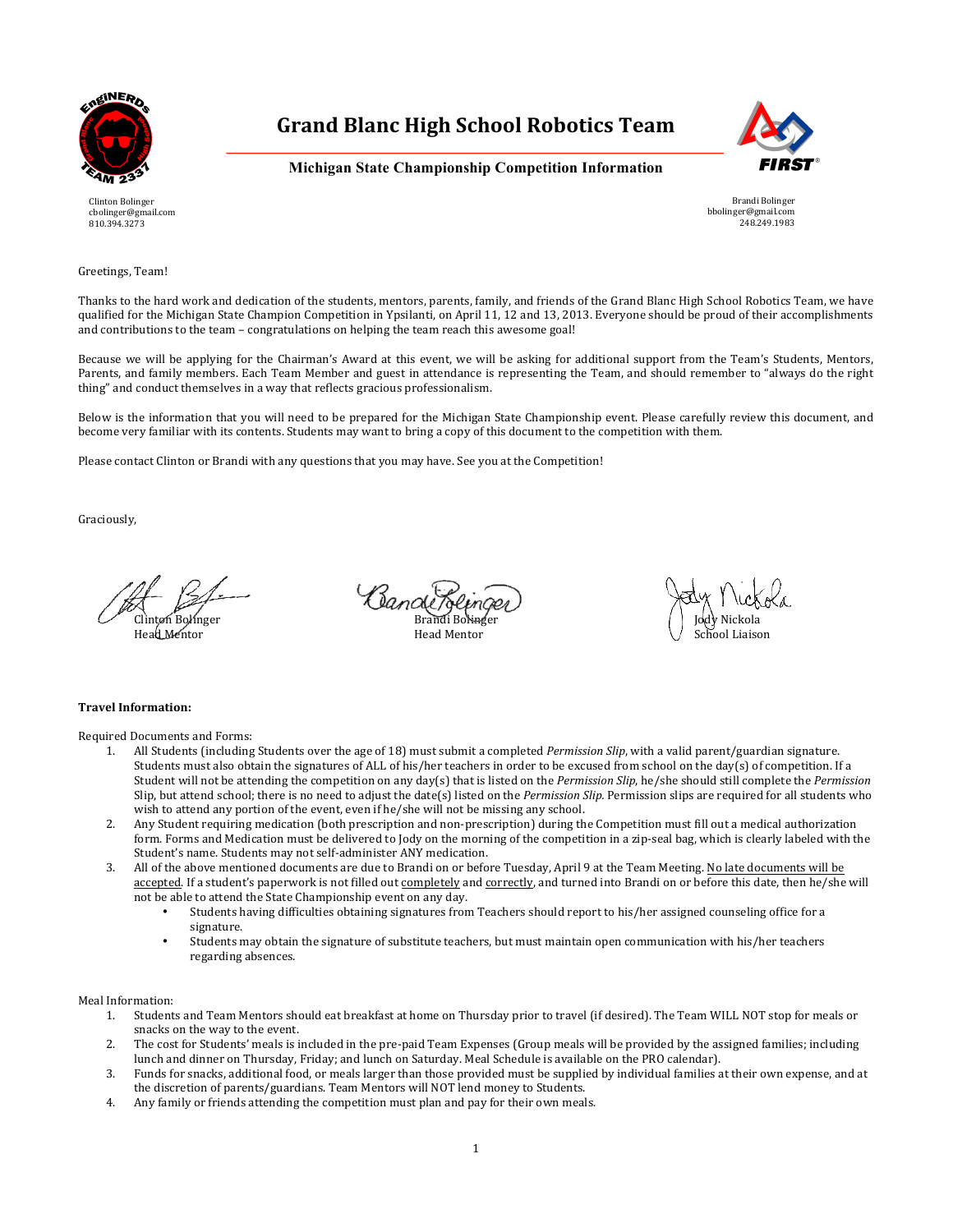



### **Michigan State Championship Competition Information**

Clinton Bolinger cbolinger@gmail.com 810.394.3273

Brandi Bolinger bbolinger@gmail.com 248.249.1983

5. There will be a Team Dinner on the Saturday after the competition. Friends and family are welcome, but must pay their own meal fees and gratuity (if applicable). The Team will make reservations at a restaurant in the area around the competition venue. Information regarding these dinners will be made available as soon as arrangements are finalized, and will be available on the online team calendar.

#### Uniform Guidelines:

- 1. Students and Team Mentors should wear the Team shirts provided. Shirts should be professional in appearance (ironed or wrinkle-free), and clean. A long-sleeve shirt may be worn underneath, or Students and Team Mentors may wear a Team sweatshirt or jacket as an outer layer.
- 2. To ensure a uniform Team appearance, please use the following schedule:
- *Thursday*: 2013 Red T-shirt *Friday*: 2013 Black T-shirt *Saturday*: Black "Mechanic" Shirt
- 3. Students and Team Mentors should wear appropriately styled blue jeans, khakis, shorts or appropriate length skirt (with tights or leggings underneath) that is professional in appearance, without holes or tears, and a belt where necessary.
	- NOTE: Team sweatpants or track pants may ONLY be worn on Thursday.
	- Non-Team issued Sweatpants or athletic wear bottoms MAY NOT be worn to competition on any day.
- 4. Students and Mentors should be neatly groomed and professional in appearance.
- 5. Students, Team Mentors, and any guests in attendance must wear closed-toe tennis shoes or boots in the Pit Area.
- 6. Students and Team Mentors are responsible for bringing his/her own safety glasses to and from the competition. Students and Team Mentors who do not bring his/her own safety glasses to the competition will NOT be permitted to borrow Safety glasses from the Team, and thus will not be allowed in the pit area.
- 7. Safety Glasses will be available for guests in attendance to borrow, but must be returned after use.
- 8. Students should wear the nametag that has been provided to them. Nametag should be worn in an appropriate place that is clearly visible.
- 9. While in the Pit Area, all Students, Team Mentors and Guests in attendance may not wear loose or baggy clothing, dangling jewelry, or other items that may cause a safety hazard. Long hair must be pulled back into a ponytail or braid that does not present a safety hazard.

#### Transportation and Attendance Policies:

- 1. All Students will be assigned a vehicle, which will be driven by an approved Team Mentor or Team Parent. Students may not switch vehicles without permission from Brandi AND Jody.
- 2. If a Student is not in their assigned vehicle by the designated time, the Team will leave without him/her. The Team will not turn around to pick up Students or wait for late-comers.
- 3. No Student may drive any other Student to or from this event. No exceptions.
- 4. Parents, friends, or other family members may not transport any Student (including their own student) without written permission from a Head Mentor *and* School Liaison. If a Student will be transported by a person other than their assigned driver, a release form must be completed. (For example, if a family is attending the Michigan State Championship Event on any day - even Saturday - and wishes to transport a Student, the aforementioned Student must be released from the supervision of the Team, via a written consent form, the Ride *Release Form.*) The Team must receive a release form for each Student, signed by his/her parent/guardian, for each leg of transportation in which he/she will not be transported by the Team. Please see Jody Nickola for a release form. Forms MUST be completed prior to the event.
- 5. Students leaving the competition early must check out with Brandi AND Jody before they leave. Failure to do so will result in disciplinary action, up to and including, but not limited to suspension from further competitions.
- 6. Students requiring transportation to his/her home after the competition should have a ride waiting for him/her in the designated parking lot at the designated drop-off time. Parents may transport other Students after drop-off without a written release form, so long as permission has been granted by the Students' parents.
- 7. Any family or friends wishing to drive to competitions may do so at their own expense.
- 8. The team will not be responsible for the refund of any travel expenses (up to and including, but not limited to: transportation costs, meals, hotel accommodations or any other costs) of those Students who leave the competition early, arrive to the competition late, or do not attend the competition.
- 9. Students and guests should not leave vehicles at Premier Tooling Systems overnight. Please arrange to be dropped off or have your vehicle removed from the parking lot.

#### Behavior Expectations:

- 1. Any Student who does not attend the competition MUST attend school on Thursday and Friday! Attendance will be verified.
- 2. Students are expected to be on their best behavior while traveling with the Team, and must adhere to the Team Member Basic Conduct Guidelines and Team Member Expectations at all times. Per these agreements, any behavior or action(s) deemed inappropriate or detrimental to the Team (at the discretion of Head Mentors and/or School Liaison), will result in the Student's immediate dismissal from the competition. The Team will not be responsible for transporting this Student home; their parents must pick them up. The Team will NOT cover any cost to send a Student home due to inappropriate behavior, and will not refund any costs associated with missed Team activities.
- 3. Parents, friends and family in attendance are also expected to behave in a manner that reflects Gracious Professionalism and represents Team 2337, Grand Blanc High School, and the Team's sponsors in a positive way. Guests behaving inappropriately may be asked to leave.
- 4. Devices that use Headphones, Earbuds, etc. will not be allowed in the pit area or on the Field, due to safety hazards.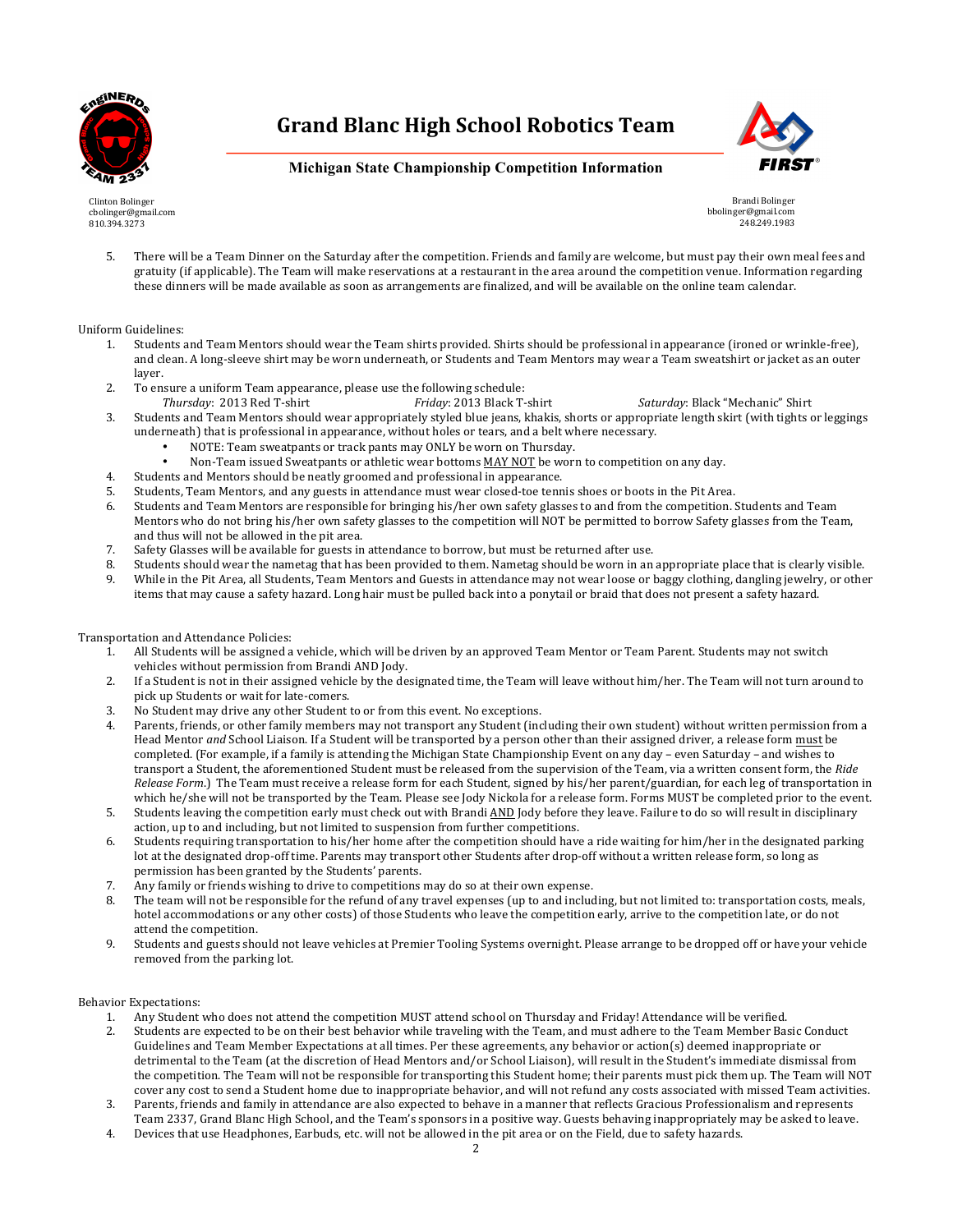



### **Michigan State Championship Competition Information**

Clinton Bolinger cbolinger@gmail.com 810.394.3273

Brandi Bolinger bbolinger@gmail.com 248.249.1983

- 5. Personal and/or valuable items (e.g. laptops, etc.) should not be brought to the competition. The Team is not responsible for these items, should they be lost or stolen.
- 6. Large bags and backpacks should not be brought to the competition site, as seating is limited.
- 7. Students will be expected to keep the area around the Team's seating section clean and organized. Jackets should be neatly stacked, and all trash should be properly disposed of.
- 8. Students may not go outside of the hotel at any point in time, unless he/she checks out with Brandi AND Jody, AND is accompanied by a Team Mentor (NOTE: your parent is not considered a mentor!).
- 9. Each morning as they check-in with Brandi, students will receive a schedule of Team responsibilities. Each student is responsible for ensuring that he/she is *on time or early* to his/her assigned location, and that each of his/her individual assigned tasks are completed.
- 10. Students must use the "buddy system" at all times. Students not using the "buddy system" will receive one warning from Jody and/or Brandi, and on the second offense the students' parents will be called and the student will be sent home.
- 11. Running is not permitted anywhere inside the event facility. Students who are seen running will receive one warning. Any additional instances of running will cause the student to be placed with a mentor at all times.
- 12. Students should maintain a professional, respectful relationship among their peers. Inappropriate behavior such as horseplay, unnecessary physical contact, public displays of affection, cruel or inappropriate comments, inappropriate language and intentionally irresponsible behavior will not be tolerated.

Overnight/Hotel Information:

- 1. The Grand Blanc High School Robotics team will be staying at the Ann Arbor Marriott Ypsilanti at Eagle Crest, located at 1275 South Huron Street, Ypsilanti, MI 48197.
- 2. Mentors, family and friends wishing to reserve a room may do so at their own expense. Please contact the hotel at 1-248-305-5533 and book under "Grand Blanc Robotics" to make a reservation. The Grand Blanc High School Robotics Team will not be responsible for reservations and payment of hotel rooms of Mentors, family, and/or friends.
- 3. When students report to the Hotel lobby in the morning, he/she should be ready for departure, and should NOT plan on returning to his/her room prior to departure for the competition.
- 4. On Saturday morning, students should be packed and ready for checkout prior to departure in the morning. Room checks will be completed prior to breakfast on Saturday. Rooms which are ready for checkout should be clear of all personal belongings, have the bedding piled on beds, all dirty towels placed in the bath tub, and all cabinets/drawers opened. Students should quietly and graciously place his/her bags in the hallway and open their door as a signal that their ENTIRE room is ready for checkout.
- 5. Each room will have two (2) queen-sized beds. Each room will have up to four (4) students assigned to it. Students will be responsible for making their own sleeping arrangements. Students should be Gracious Professionals when making arrangements, and should bring any issues to Clinton, Brandi, or Jody Nickola.
- 6. Team members may not enter into the rooms of students of opposite sex at any point during the trip. Should a female and male Team member want to spend their free time together, he/she may only do so in public/common areas (such as the pool area - during operational hours.) while under supervision of a Team Mentor or assigned chaperone. Students wishing to spend his/her free time in a public/common area must check out with Brand AND Jody, and gain permission to go to a specific area, *before* going to their chosen location.
- 7. Students should remain quiet when in the hotel hallways, and refrain from slamming guest room doors.
- 8. Students may not go outside of the hotel at any point in time, unless he/she checks out with Brandi AND Jody, AND is accompanied by a Team Mentor (NOTE: your parent is not considered a mentor!).
- 9. If the hotel has a pool, students may use the pool under Mentor supervision, during regular pool operating hours. Students should wear appropriate swimming attire (no excessive skin exposure), and exude Gracious Behavior at all times.
- 10. All students will be expected to remain in their assigned rooms once the room check is performed. Any student outside of their assigned room at this time will be sent home without a warning (aside from a case of emergency).

#### Additional Information:

- 1. The venues for the MSC will be equipped with stadium seating (fold-down chairs). Patrons may bring cushions or stadium chairs to supplement the hard surface. The Team will not be responsible for any such items.
- 2. Photography and videograpy are permitted and encouraged. Media passes may be available check with Brandi on Friday for details.
- 3. Any guest under the age of 12 must be accompanied by an adult AT ALL TIMES.
- 4. Venues tend to be very hot or very chilly during competitions. Please take into consideration any provisions that may need to be made for your personal comfort.
- 5. A webcast will be available for families at home, which can be found at www.twitch.tv/firstinmichigan or www.thebluealliance.com
- 6. Additional event information, match schedule, match results, ranking, and awards can be found at: http://firstinmichigan.com/FRC\_2013/State\_Championship/state\_championship.html
- 7. Match result text message alerts are available from FRC Megaphone at http://www.frcmega.com/register/2337
- 8. YouTube archives of each match can be found at: http://www.youtube.com/user/firstinmichigan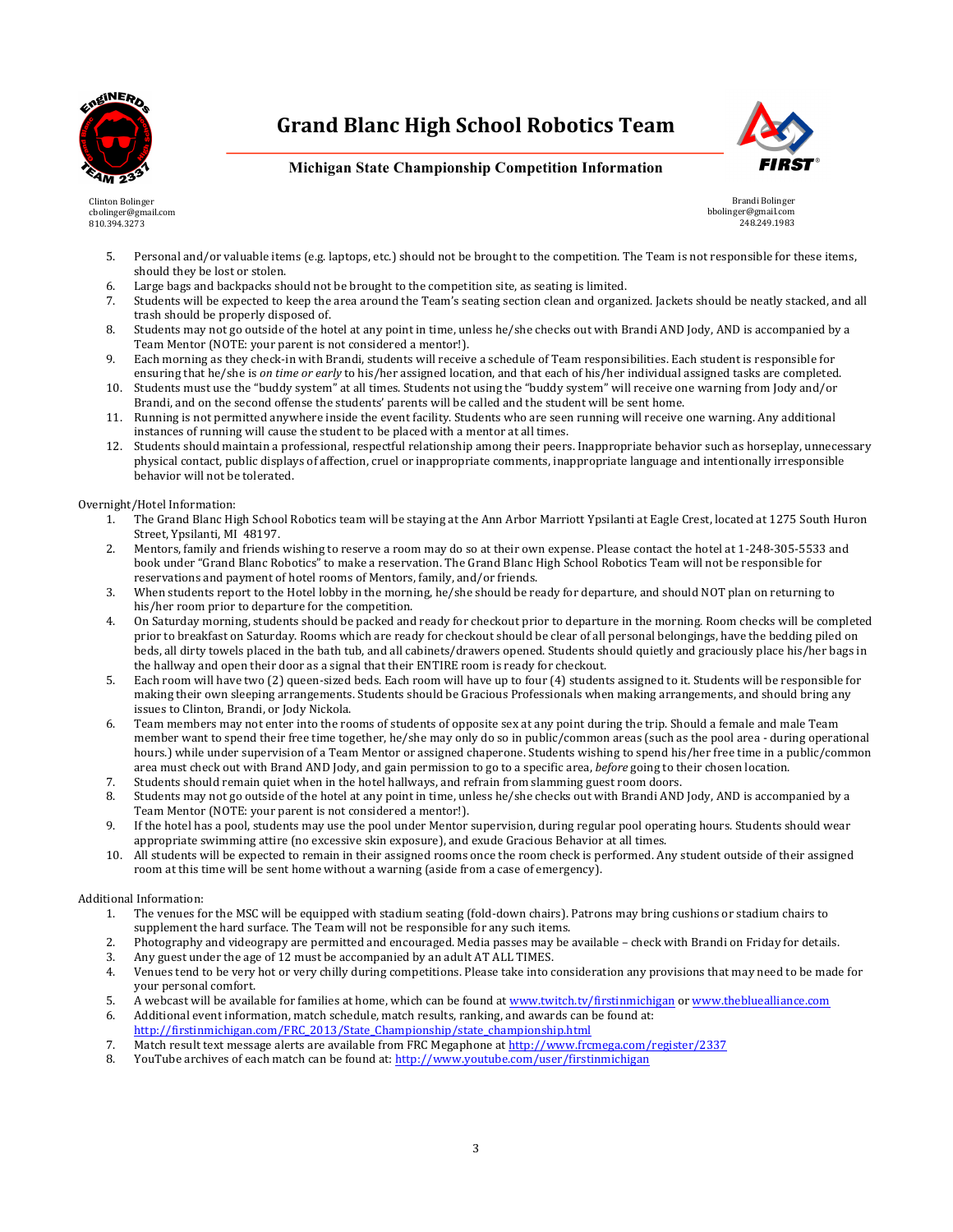



**Michigan State Championship Competition Information**

Clinton Bolinger cbolinger@gmail.com 810.394.3273

Brandi Bolinger bbolinger@gmail.com 248.249.1983

#### What to bring:

Please use the following checklist as a guideline for travel packing. Please do not over-pack, as there is limited space available in vehicles for bags and suitcases. Please limit luggage to one (1) soft-sided duffle bag, tote, or small suitcase.

- 1. Team Uniform Please ensure that you pack THE CORRECT years' uniform. Students wearing incorrect uniforms will be asked to change.
	- o 2013 Red Thursday T-Shirt<br>
	o 2013 Black Friday T-Shirt
	- 2013 Black Friday T-Shirt
	- o Black Saturday Mechanic Shirt<br>
	o Appropriate/professional blue
	- Appropriate/professional blue jeans, khakis, shorts, Capri pants or skirt for each day
	- o Close-toed shoes
	- o Belt (where necessary)
	- o Safety Glasses
	- o Name Badge

#### 2. Sleeping Needs

- o Sleeping bag or blankets (optional)
- o Pillow (optional)
- o Appropriate sleeping attire

#### 3. Toiletries

- o Soap
- o Shampoo
- $\circ$  Toothbrush and Toothpaste
- o Deodorant
- Other needed essentials
- 4. Other/Optional
	- $\circ$  Warm sweatshirt or jacket for travel  $\circ$  Bathing Suit
	- **Bathing Suit**
	- o Snacks/beverages for Hotel
	- o Books, deck of cards, games, music, etc. for entertainment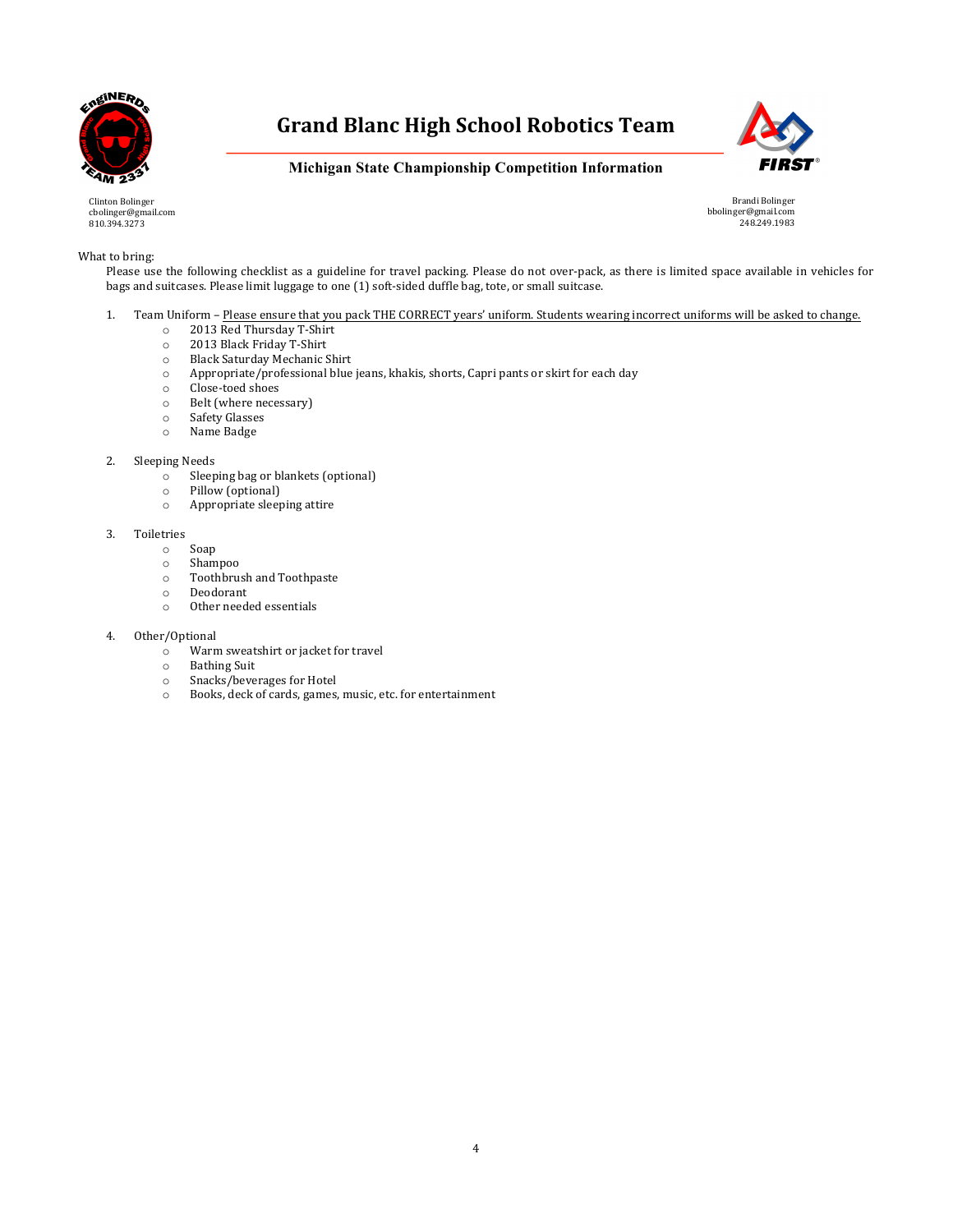



**Michigan State Championship Competition Information**

Clinton Bolinger cbolinger@gmail.com 810.394.3273

Brandi Bolinger bbolinger@gmail.com 248.249.1983

### **Tentative Schedule of Events**

Event Location Information: Eastern Michigan University's Convocation Center, 799 North Hewitt Road Ypsilanti, MI 48197

#### Tentative Schedule of Events - Tuesday, April 9, 2013 **HIGHLY RECOMMENDED FOR ALL STUDENTS ATTENDING STATES**

| Time                            | <b>Description</b>                                                              |
|---------------------------------|---------------------------------------------------------------------------------|
| 6:30 <sub>pm</sub>              | Meet at Premier                                                                 |
| 6:30<br>9:30 <sub>pm</sub><br>- | Load Trailer – section leaders will be in charge of their own areas' materials. |

#### Tentative Schedule of Events - Wednesday, April 10, 2013 **SELECTED STUDENTS ONLY - WILL BE CHOSEN BY CLINTON AND BRANDI**

| Time                               | <b>Description</b>                                              |
|------------------------------------|-----------------------------------------------------------------|
| $1:45$ pm                          | Meet at Premier, load necessary items                           |
| 2:15 <sub>pm</sub>                 | Leave for Ypsilanti, stop for dinner on the way                 |
| $4:15$ pm                          | Arrive at Eastern Michigan University, unload pits              |
| $5:00 \text{pm} - 10:00 \text{pm}$ | Pits Open                                                       |
| $10:00 \text{pm}$                  | Leave for Grand Blanc                                           |
| $11:00$ pm                         | Arrive at Premier Tooling Systems, students should be picked up |

#### Tentative Schedule of Events - Thursday, April 11, 2013

|                                   | <b>Description</b>                                                                       |
|-----------------------------------|------------------------------------------------------------------------------------------|
| 6:00am                            | Meet in the Grand Blanc High School West Campus parking lot                              |
| 6:15am                            | Depart for Eastern Michigan University, Ypsilanti, MI                                    |
| 7:45am                            | Arrive at Eastern Michigan University, Ypsilanti, MI                                     |
| 8:00am                            | Pits and Machine Shop Open                                                               |
| $1:00 \text{pm} - 2:00 \text{pm}$ | Lunch Break                                                                              |
| 3:00 <sub>pm</sub>                | <b>Opening Ceremonies</b>                                                                |
| $3:15 \text{pm} - 7:30 \text{pm}$ | <b>Qualification Matches</b>                                                             |
| $8:30 \text{pm}^*$                | Pit area closes at designated time, or one hour after the last match, whichever is later |
| $9:00 \text{pm}^*$                | Arrive at the Hotel, check in, unload bags, students move to assigned rooms              |
| $9:30 \text{pm}^*$                | Dinner at Hotel                                                                          |
| After Dinner                      | Team Activities - time permitting (students may not leave the hotel)                     |
| 11:00 <sub>pm</sub>               | Room Inspection, Students must remain in their assigned Hotel Rooms after this time      |

#### Tentative Schedule of Events - Friday, April 12, 2013

| Time                                      | <b>Description</b>                                                                  |
|-------------------------------------------|-------------------------------------------------------------------------------------|
| 7:00am                                    | Meet in Lobby of the Hotel, ready for departure                                     |
| 7:15am                                    | Depart for Eastern Michigan University, stop for breakfast on the way               |
| 7:45am                                    | Arrive at Eastern Michigan University, Ypsilanti, MI                                |
| 8:00am                                    | Pits and Machine Shop Open                                                          |
| 9:00am                                    | <b>Opening Ceremonies</b>                                                           |
| $9:15$ am – $1:00$ pm                     | <b>Seeding Matches</b>                                                              |
| $1:00 \,\mathrm{nm} - 2:00 \,\mathrm{nm}$ | Lunch Break                                                                         |
| $2:00 \text{pm} - 6:30 \text{pm}$         | <b>Seeding Matches</b>                                                              |
| 7:30 <sub>pm</sub>                        | Pit Area Closes, Depart Eastern Michigan University                                 |
| $8:00 \text{pm}^*$                        | Arrive at the HOTEL                                                                 |
| $8:30$ pm $*$                             | Dinner Served                                                                       |
| After dinner                              | Team Activities - time permitting (students may not leave the hotel)                |
| $11:00$ pm                                | Room Inspection, Students must remain in their assigned Hotel Rooms after this time |